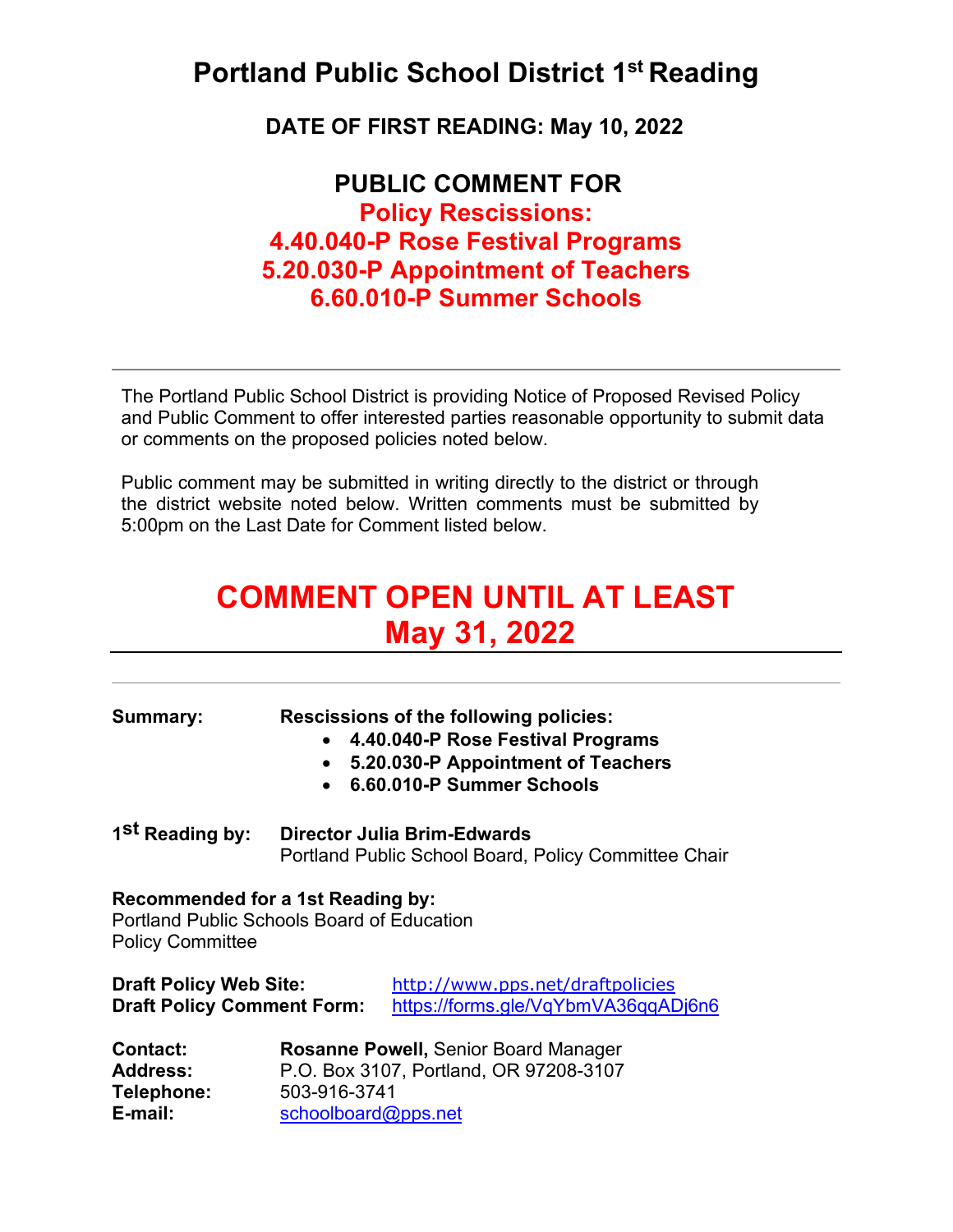| <b>Included in Packet</b>                          | Page |
|----------------------------------------------------|------|
| <b>Staff Report</b>                                | 03   |
| Original Policy 4.40.040-P Rose Festival Programs  | 04   |
| Original Policy 5.20.030-P Appointment of Teachers | 05   |
| Original Policy 6.60.010-P Summer Schools          | 06   |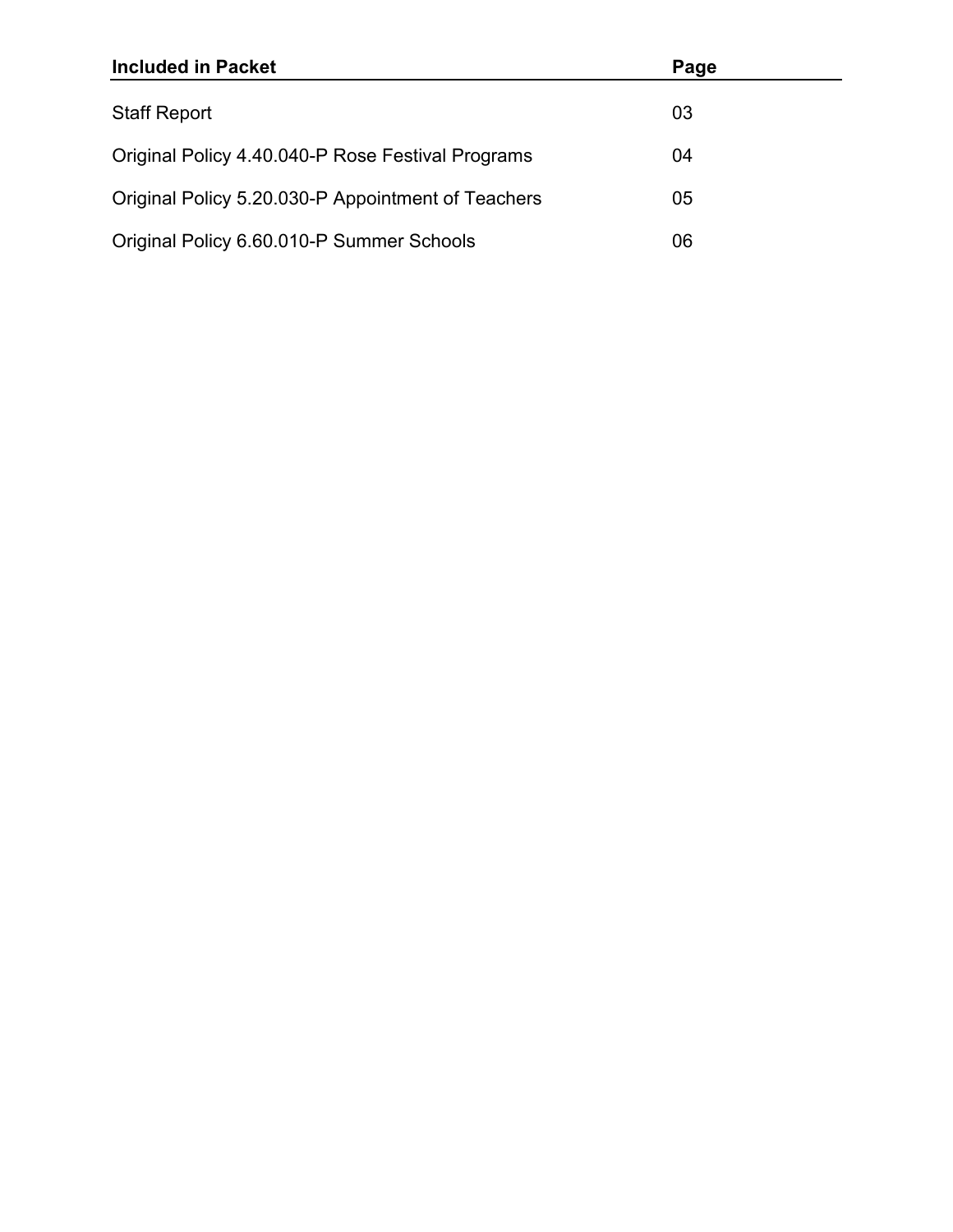

| Date:    | May 2, 2022                                                                 |
|----------|-----------------------------------------------------------------------------|
| To:      | <b>School Board</b>                                                         |
| From:    | Mary Kane, Senior Legal Counsel                                             |
| CC:      | Guadalupe Guerrero, Superintendent<br>Liz Large, Contracted General Counsel |
| Subject: | Recommended policy rescissions                                              |

The Board Policy Committee met on April 20, 2022, and discussed continuing to review policies to determine which needed updates and which should be rescinded. Three policies were put forward by staff with recommendations that they be rescinded. After discussion, the Policy Committee recommended that the following policies, copies attached, be forwarded to the full Board with a recommendation for First Reading en route to rescission:

 $\_$  ,  $\_$  ,  $\_$  ,  $\_$  ,  $\_$  ,  $\_$  ,  $\_$  ,  $\_$  ,  $\_$  ,  $\_$  ,  $\_$  ,  $\_$  ,  $\_$  ,  $\_$  ,  $\_$  ,  $\_$  ,  $\_$  ,  $\_$  ,  $\_$  ,  $\_$  ,  $\_$  ,  $\_$  ,  $\_$  ,  $\_$  ,  $\_$  ,  $\_$  ,  $\_$  ,  $\_$  ,  $\_$  ,  $\_$  ,  $\_$  ,  $\_$  ,  $\_$  ,  $\_$  ,  $\_$  ,  $\_$  ,  $\_$  ,

#### **a. 4.40.040-P Rose Festival Programs**

This policy was adopted in 1971 and amended in 2002. The material does not constitute a policy and is covered in regular District practice.

#### **b. 5.20.030-P Appointment of Teachers**

This policy was adopted in 1971 and last amended in 1993. The material does not constitute a policy and is covered in regular District practice.

#### **c. 6.60.010-P Summer Schools**

This policy was adopted in 1971 and last amended in 2002. The material does not constitute a policy and is covered in regular District practice.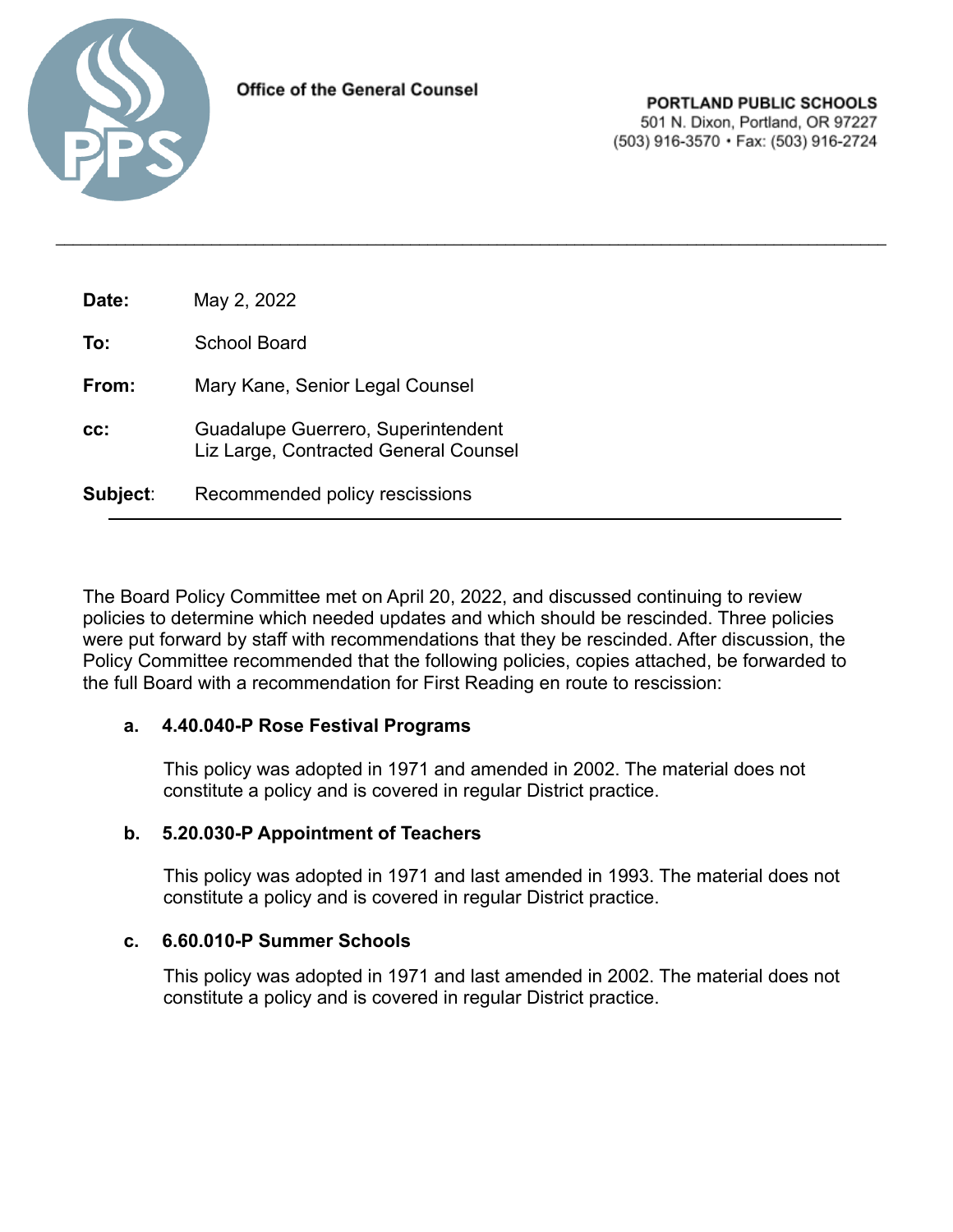## **4.40.040-P Rose Festival Programs**

For many district schools have cooperated with the Rose Festival Association in sponsoring and conducting ambassador selection contests at the secondary level, a Rose Festival Kids Program for students grades K-8 and various community service orientated projects. The Board recognizes the importance of Rose Festival Association activities to the cultural life of the community; the wide interest which many students and parents have in these programs and activities; and the special opportunities and scholarships which are provided to students who are selected as school ambassadors. Therefore, as a matter of policy, district schools shall cooperate in conducting the Rose Festival selection for ambassadors in accordance with Administrative Regulations and procedures, which are established for such programs by the office of the superintendent.

Legal Reference: ORS 332.107

History: Adpt 6/71; Amd 9/9/02; BA 2420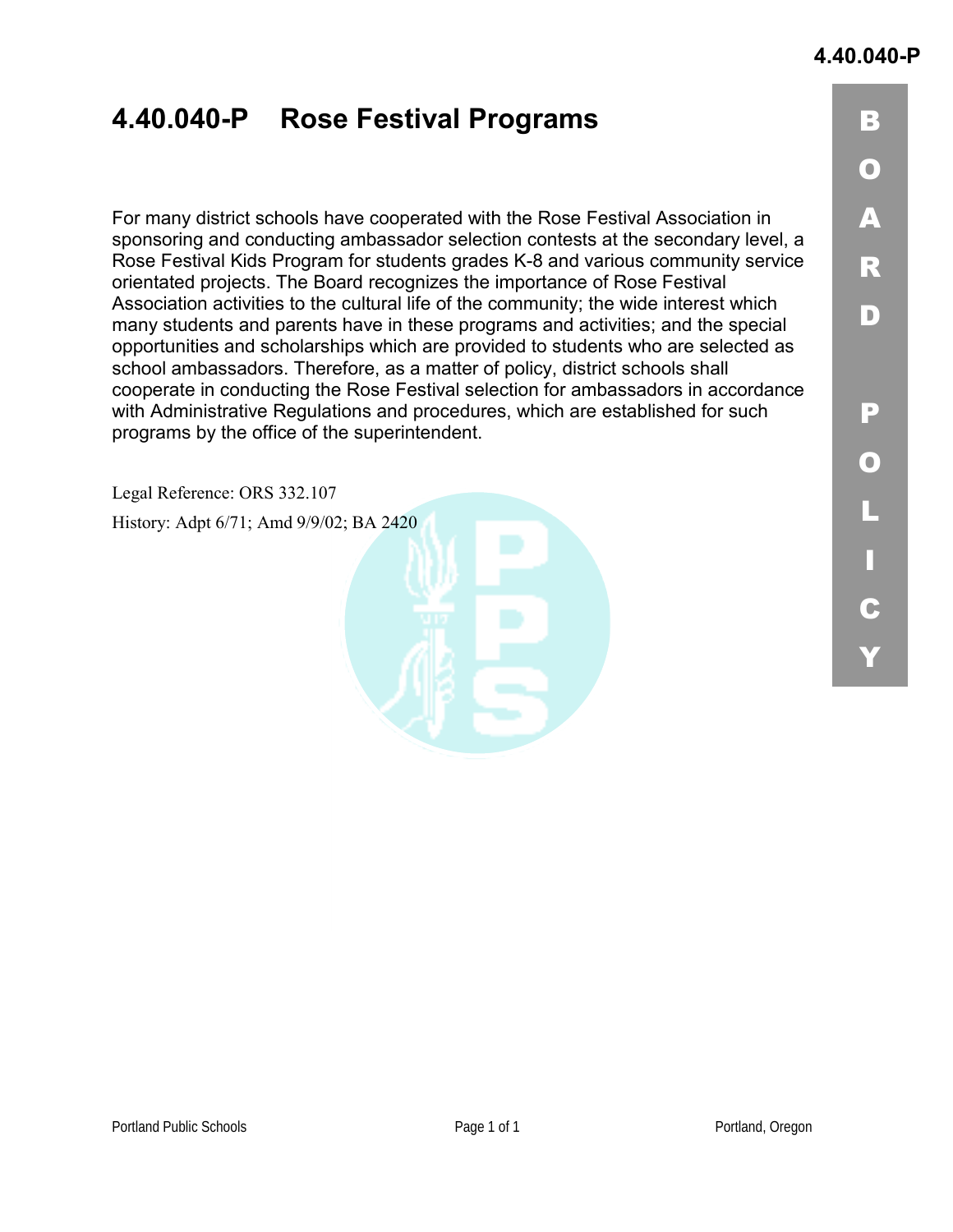## **5.20.030-P Appointment Of Teachers**

- (1) Election of teachers shall be by the Board of education upon the recommendation of the superintendent of schools from those candidates who have complied with all application requirements.
- (2) The superintendent shall submit a list of candidates to the Board before the date of the meeting at which the election is to take place. At the meeting, the Board will take official action to elect the teachers.
- (3) When the need arises to recruit teachers or other professional staff because of their particular skills or attributes and it is necessary to induce an applicant to forego other employment opportunities, the superintendent or a designee is authorized to give employment assurance to the applicant effective on a date certain. The assurance shall be subject to acceptable verification of the facts in the application, references, record checks, and teacher licensure requirements. The assurance shall be in form approved by the Staff Attorney.

Legal Reference: ORS 332.505

History: Adpt. 6/71; Amd. 12/11/72; Amd. 2/25/93